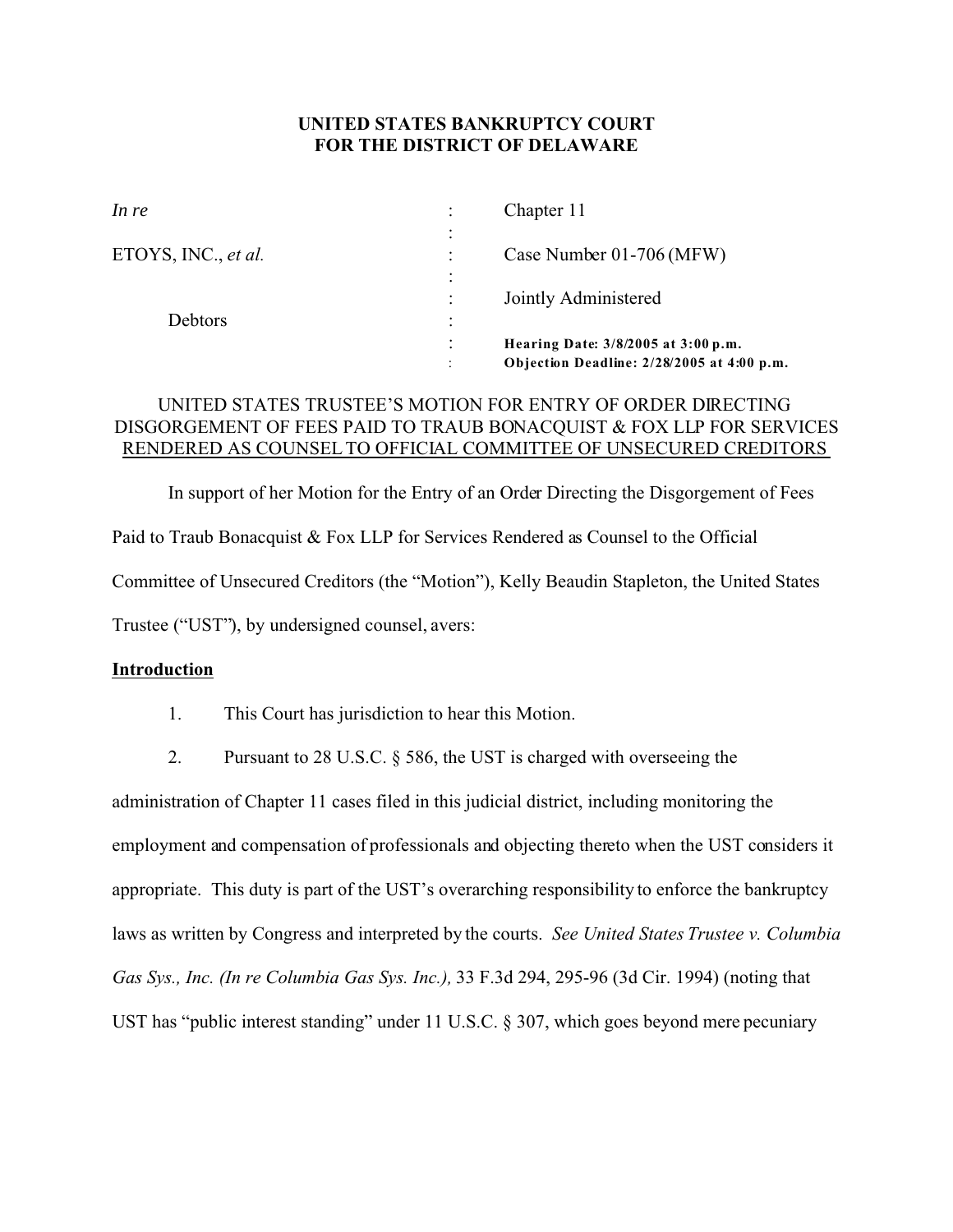interest); *Morgenstern v. Revco D.S., Inc. (In re Revco D.S., Inc.)*, 898 F.2d 498, 500 (6<sup>th</sup> Cir. 1990) (describing the UST as a "watchdog").

3. Pursuant to 11 U.S.C. § 307, the UST has standing to be heard on this Motion.

4. eToys, Inc. and three of its affiliates (collectively, the "debtors" or "eToys") filed Chapter 11 petitions on March 7, 2001. Upon filing the petitions, eToys announced that it proposed a two-phase liquidation to be conducted on an accelerated basis.

5. Pre-petition, the law firm of Traub, Bonacquist & Fox ("TBF") had served as counsel for an informal committee of unsecured creditors. Upon formation of the official committee of unsecured creditors ("Committee") on March 16, 2001, TBF was selected as Committee counsel. In connection with the Committee's application to employ TBF (D.I. 89), TBF partner Michael Fox submitted an affidavit pursuant to FED.R.BANKR.P. 2014 representing that:

(a) Neither TBF nor any partners or associates thereof held any interest adverse to the estate;

(b) Neither he nor TBF represented or held any interest adverse to the Committee or the debtors or their officers, directors, or attorneys or any individual creditors of the debtors' estates;

(c) Neither he, nor TBF nor any partner or associate thereof had any connection with the debtors, their creditors, the UST or any other parties in interest except as disclosed in the affidavit; and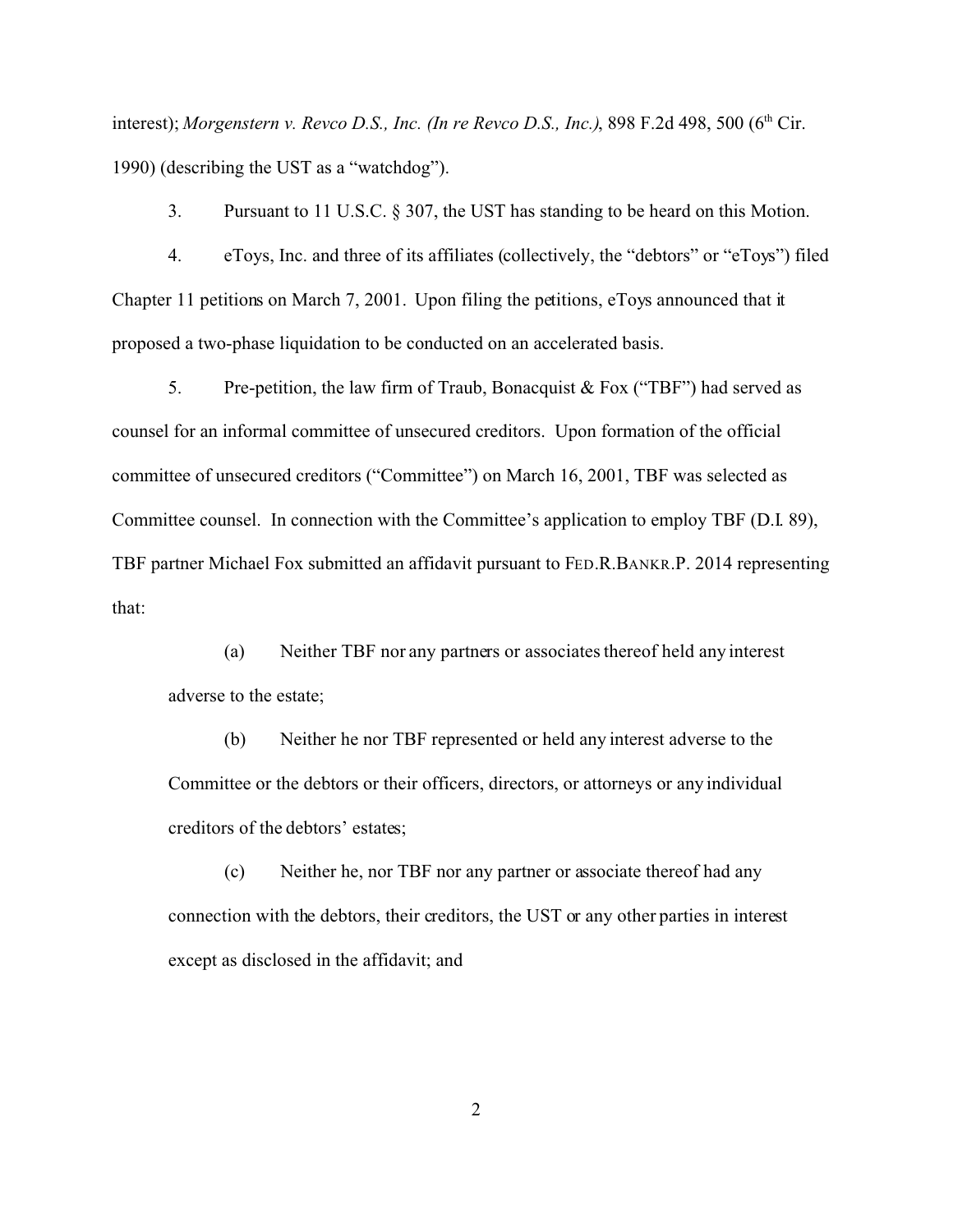(d) Neither TBF nor any partner or associate thereof was related to the debtors or their officers or directors, nor had TBF represented or provided services to the debtors, their officers or directors.

This Court approved TBF's employment as Committee counsel by Order dated April 25, 2001 (D.I. 246).

6. On or about May 21, 2001, the debtors employed Barry Gold ("Gold"), individually, as a wind-down coordinator, with the intention that he become president and CEO of the debtors upon the procurement of directors' and officers' insurance coverage. Gold became president and CEO of the debtors in or about July 2001.

7. At the time Gold came to be employed by the Debtor, several connections between Gold and TBF were unknown to the UST, the Court or other parties in interest, and were not disclosed:

(a) On April 26, 2001, Barry Gold and TBF partner Paul Traub formed a Delaware limited liability company known as Asset Disposition Advisors LLC ("ADA") to provide consulting and other services in connection with the liquidation of assets. Gold and Traub were the only members of ADA. *See* Objection by Traub Bonacquist & Fox LLP to Motions Seeking, *inter alia*, Sanctions, Disgorgement of Fees, and Immediate Removal of Traub Bonacquist & Fox LLP Filed by Robert K. Alber and Collateral Logistics, Inc. (D.I. 2171; "TBF Objection"), ¶16; *see also* Barry Gold's Response to Emergency Motions Filed by Robert K. Alber and Collateral Logistics, Inc. (D.I. 2169; "Gold Response"), ¶ 15.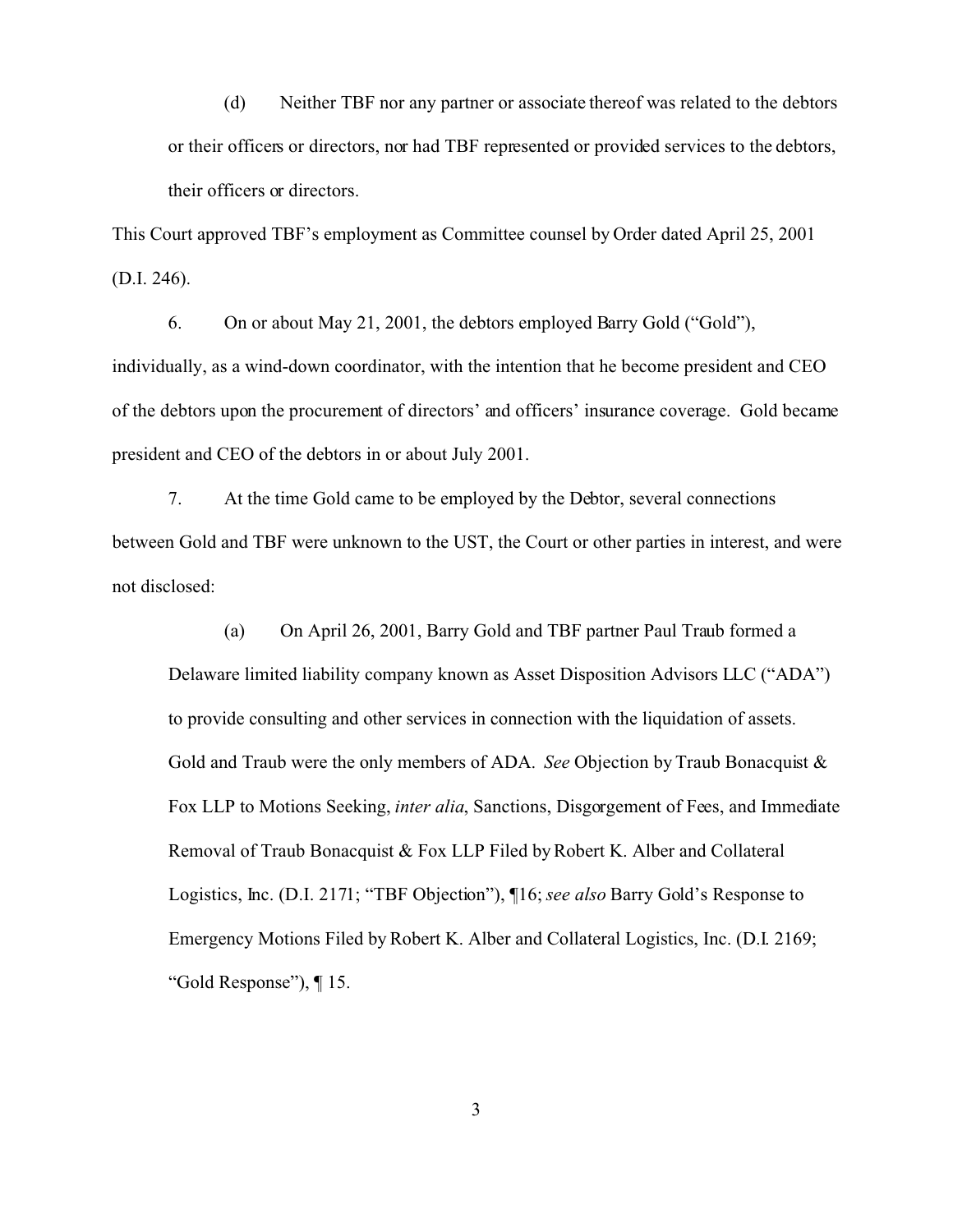(b) ADA was at that time indebted to TBF for funds that TBF lent to ADA so that ADA could compensate Gold for his efforts during the initial launch of ADA. *Id.* at ¶¶ 18, 19.

(c) TBF had engaged Gold in early 2001 to serve as a consultant to TBF on behalf of other TBF clients in matters unrelated to the debtors. TBF Objection, ¶ 12.

8. TBF did not file a supplemental Rule 2014 affidavit or otherwise disclose in this case the above connections between Gold and Traub/TBF.<sup>1/</sup>

9. In January, 2002, the Committee applied to expand the scope of TBF's retention

to include representation of the estate in a state court action against Goldman Sachs. TBF partner

Michael Fox filed a supplemental Rule 2014 affidavit in connection with the application (D.I.

838), reaffirming each statement in his original affidavit and affirmatively stating that

TBF continues to be a 'disinterested person' pursuant to 11 U.S.C. section 327 and I know of no reason why it cannot continue to represent the Committee in connection with the matters set forth in the Application and this Supplemental Affidavit.

Fox's supplemental Rule 2014 affidavit does not disclose the relationship between Traub and Gold.

10. eToys' liquidating plan of reorganization was confirmed on November 1, 2002, and became effective on November 5, 2002. Thereafter, TBF was awarded final compensation and reimbursement of expenses in the amounts of \$1,591,719.70 and \$56,404.58, respectively.<sup>2</sup>

<sup>&</sup>lt;sup>1</sup> Gold, as an employee of the debtors rather than a professional employed under 11 U.S.C. §§ 327(a), was not required to file a Rule 2014 affidavit. Gold has stated that he did not discuss his interest in ADA with the debtors. *Id.* at ¶ 19.

<sup>&</sup>lt;sup>2</sup> TBF's fees and expenses for the months prior to Gold's employment were \$182,300.25 and \$11,210.64, respectively. TBF's fees and expenses for May 2001, the month in which Gold became an eToys employee, were \$151,705.50 and \$9,503.70, respectively. The May 2001 sums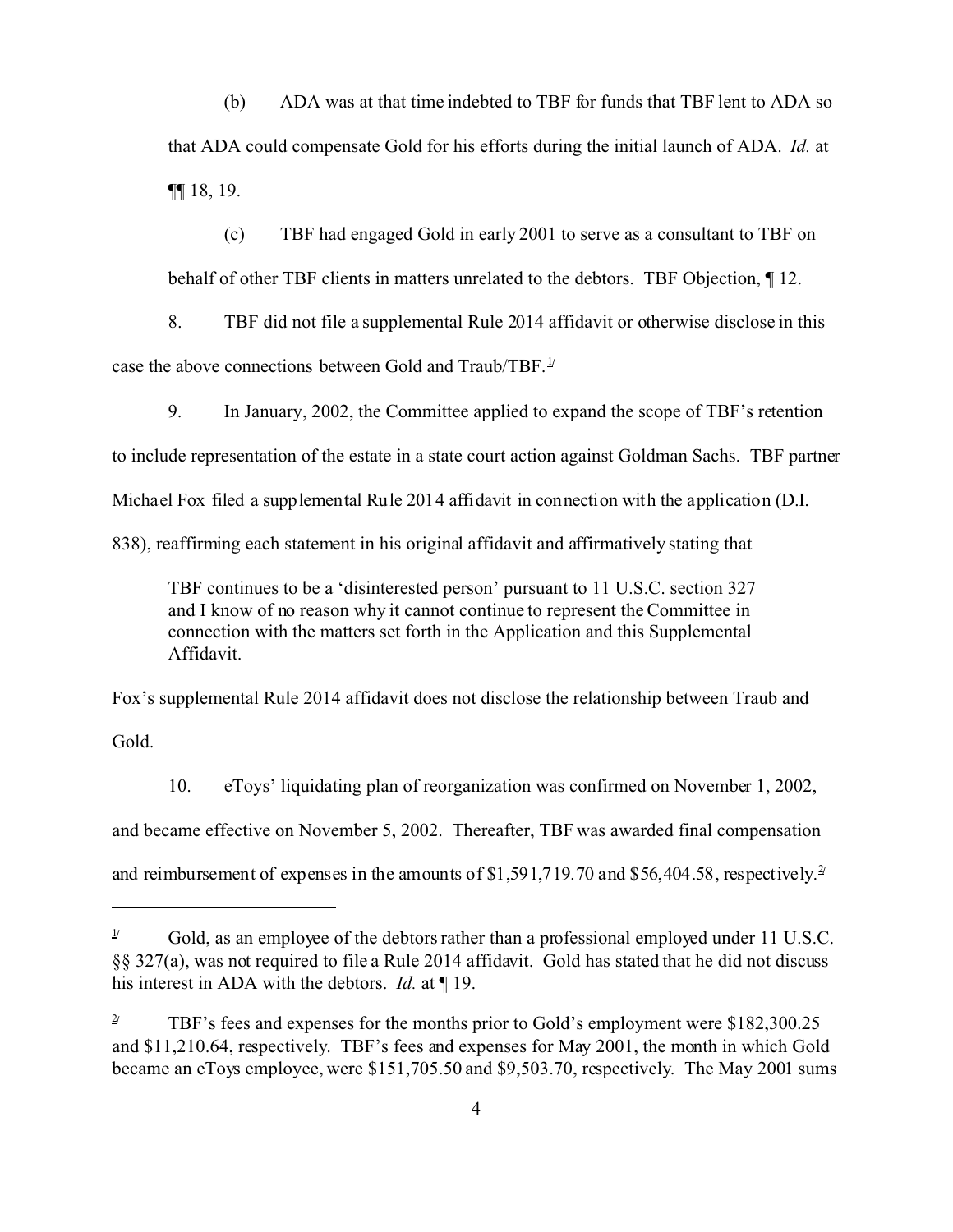11. Under eToys' confirmed plan, Gold is the reorganized debtor's sole officer and director, and is also the plan administrator. Morris Nichols Arsht & Tunnell continues to represent the reorganized debtor. The confirmed plan provides for a Post Effective Date Committee of Unsecured Creditors (PEDC). TBF and Jaspan Schlessinger Hoffman represent the PEDC. The UST is informed that TBF's post-effective date billings to the PEDC have been over \$1.9 million.

### **Duty of Disclosure**

12. Under FED.R.BANKR.P. 2014(a), a professional to be employed pursuant to Sections 327, 1103 or 1114 of the Bankruptcy Code must disclose certain relationships: "The application shall be accompanied by a verified statement of the person to be employed setting forth the person's connections with the debtor, creditors, any other party in interest, their respective attorneys and accountants, the United States trustee, or any person employed in the office of the United States trustee." Under Del.Bankr.LR 2014-1(a), the duty of disclosure imposed by FED.R.BANKR.P. 2014(a) is a continuing duty:

Promptly after learning any additional material information relating to such employment (such as potential or actual conflicts of interest), the professional employed or to be employed shall file and serve a supplemental affidavit setting forth the additional information.

Section 328(c) of the Bankruptcy Code provides a tool for enforcement of the continuing duty of disclosure. Thus, in *In re Leslie Fay Companies*, 175 B.R. 525, where the debtor's counsel failed to disclose to the court its ongoing representation of the Audit Committee and its members, the court reduced counsel's compensation, holding that:

have not been apportioned by date.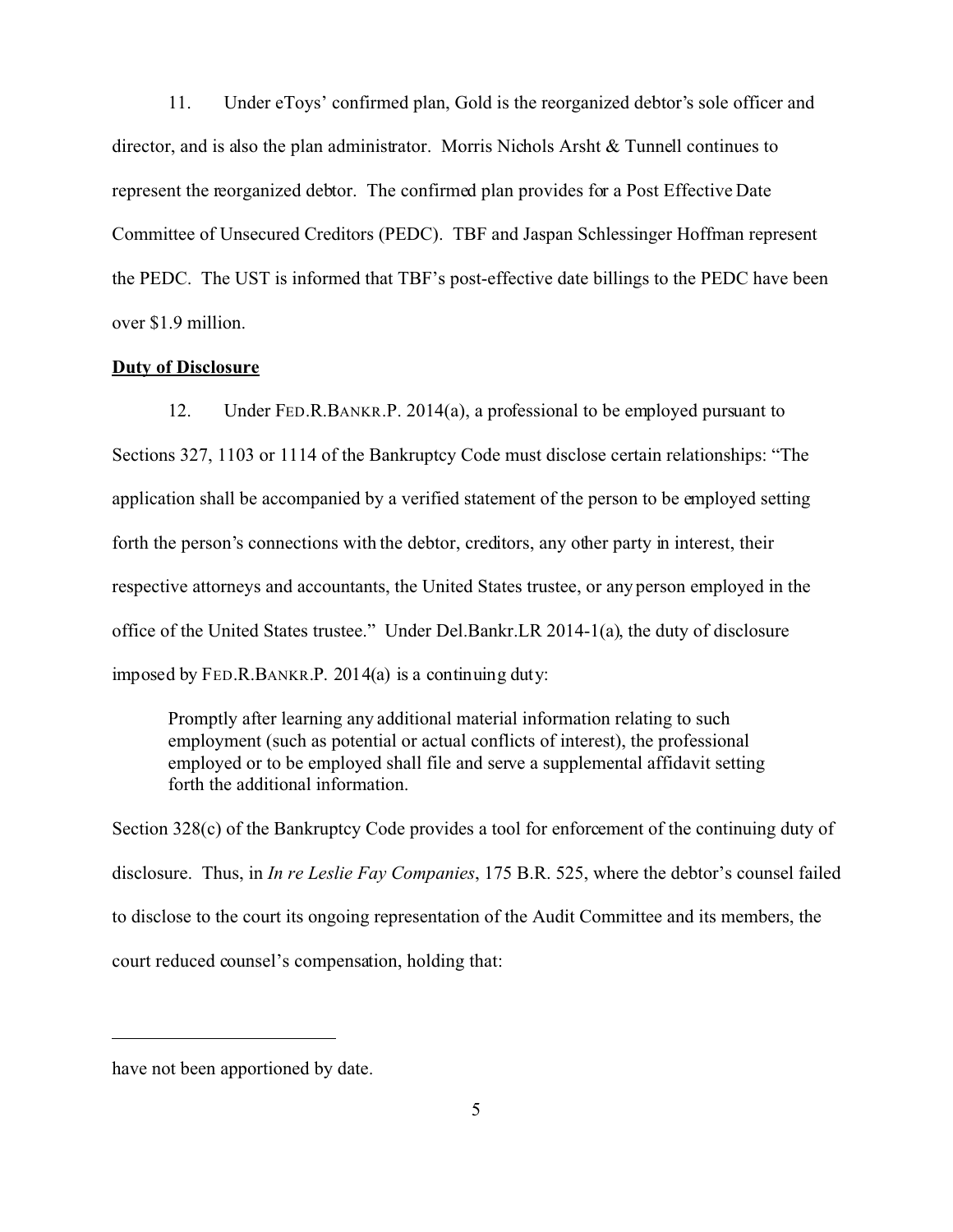All facts that may have any bearing on the disinterestedness of a professional must be disclosed. Consistent with the duty placed on the professional, it is the responsibility of the professional, not of the court, to make sure that all relevant connections have been brought to light. [citations omitted]. So important is the duty of disclosure that the failure to disclose relevant connections is an independent basis for the disallowance of fees or even disqualification. [citations omitted].

175 B.R. at 533.

13. The court and parties in interest police conflicts through mandatory disclosure of relationships under FED.R.BANKR.P. 2014(a). The scope of disclosure is broader than the question of disqualification; the applicant and the professional must disclose, without exception, all connections and not merely those that rise to the level of conflicts. *In re Granite Partners, L.P.*, 219 B.R. 22, 35 (Bankr. S.D.N.Y. 1998).

14. The Rule 2014 disclosure obligation is a critical one. In *In re Enron Corp.,* 2003 WL 223455 (S.D.N.Y. 2003), the court observed: "The purpose of Rule 2014(a) is to provide the court and the United States trustee with information to determine whether the professional's employment is in the best interests of the estate." The professional must disclose all connections; he may not pick and choose which connections to disclose and which to ignore as unimportant or trivial, *In re Jore Corporation*, 2003 WL 22048517, \*20 (Bankr. D. Mont. July 28, 2003). The professional may not leave the court or other parties in interest to search the record for such relationships or otherwise to ferret them out. *In re BH & P, Inc.*, 949 F.2d 1300, 1317-18 (3d Cir. 1991).

15. The court may find a disclosure violation even where it would not have found a professional not disinterested had there been timely and complete disclosure of a connection. *Matter of Olsen Indus., Inc.*, 222 B.R. 49, 60 (Bankr. Del. 1997). Indeed, a disclosure violation,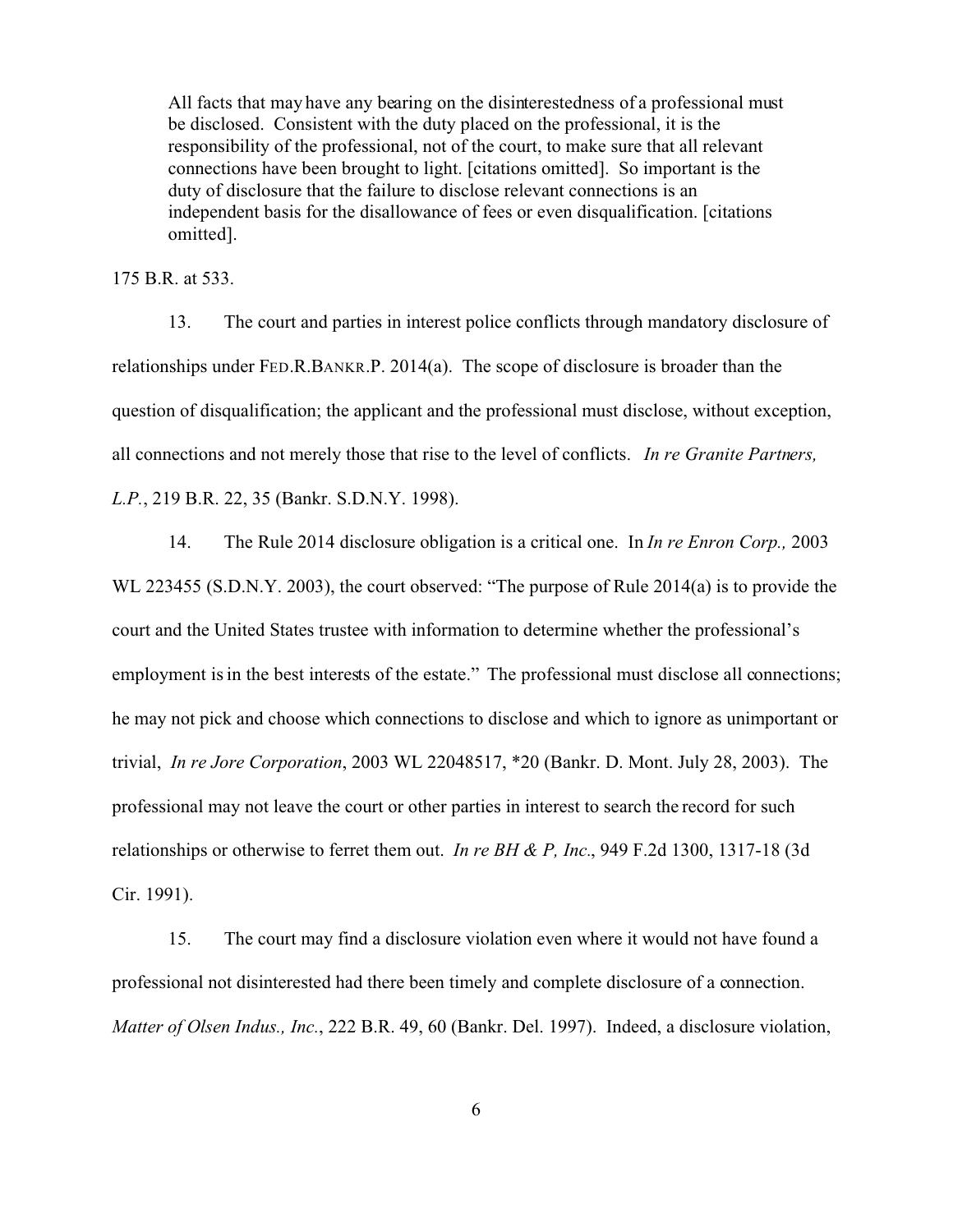even one that is merely negligent rather than willful, and even one that causes no harm, may nonetheless result in sanctions that include disqualification and/or disallowance of fees. *BH&P, supra*, 949 F.2d at 1318; *see also Jore, supra*, at \*20. In *In re A C and S, Inc.*, 297 B.R. 395 (Bankr. D. Del. 2003), the court noted that "[n]ot every violation of the disclosure requirements of the Code and Rules requires disgorgement [of fees], but 'a bankruptcy court should punish a willful failure to disclose connections under FED.R.BANKR.P. 2014 as severely as an attempt to put forth a fraud on the court." *Id.* at 405, *quoting In re Crivello*, 134 F.3d 831, 836-37 (7<sup>th</sup> Cir. 1998). In *Olsen Indus., supra*, the court held that because it had found a law firm's disclosure violation to be intentional and serious, it was not necessary for the court to rule on the disinterestedness issue. 225 B.R. at 60.

16. Regardless of whether such connections affected its disinterestedness, TBF was obligated to disclose its connections with Gold as soon as the debtors employed Gold. *See Matter of CF Holding Corp.*, 164 B.R. 799, 806 -07 (Bankr. D. Conn. 1994)(debtor's financial advisor denied over \$795,000 in fees and expenses for failure to timely disclose investment in entity whose controlling principal sought to purchase majority interest in reorganized debtors; fees of debtor's counsel reduced by \$250,000 for failure to bring matter to court's attention after acquiring actual knowledge of financial advisor's actions).

17. When the debtors employed Gold in May 2001, TBF's relationship with Gold became a fact bearing on TBF's disinterestedness. TBF therefore had a duty to disclose its relationship with Gold. TBF breached that duty. When TBF filed a supplemental affidavit in January 2002, TBF compounded its previous Rule 2014 violation when it reaffirmed all of the statements in its original Rule 2014 affidavit and affirmatively represented that it continued to be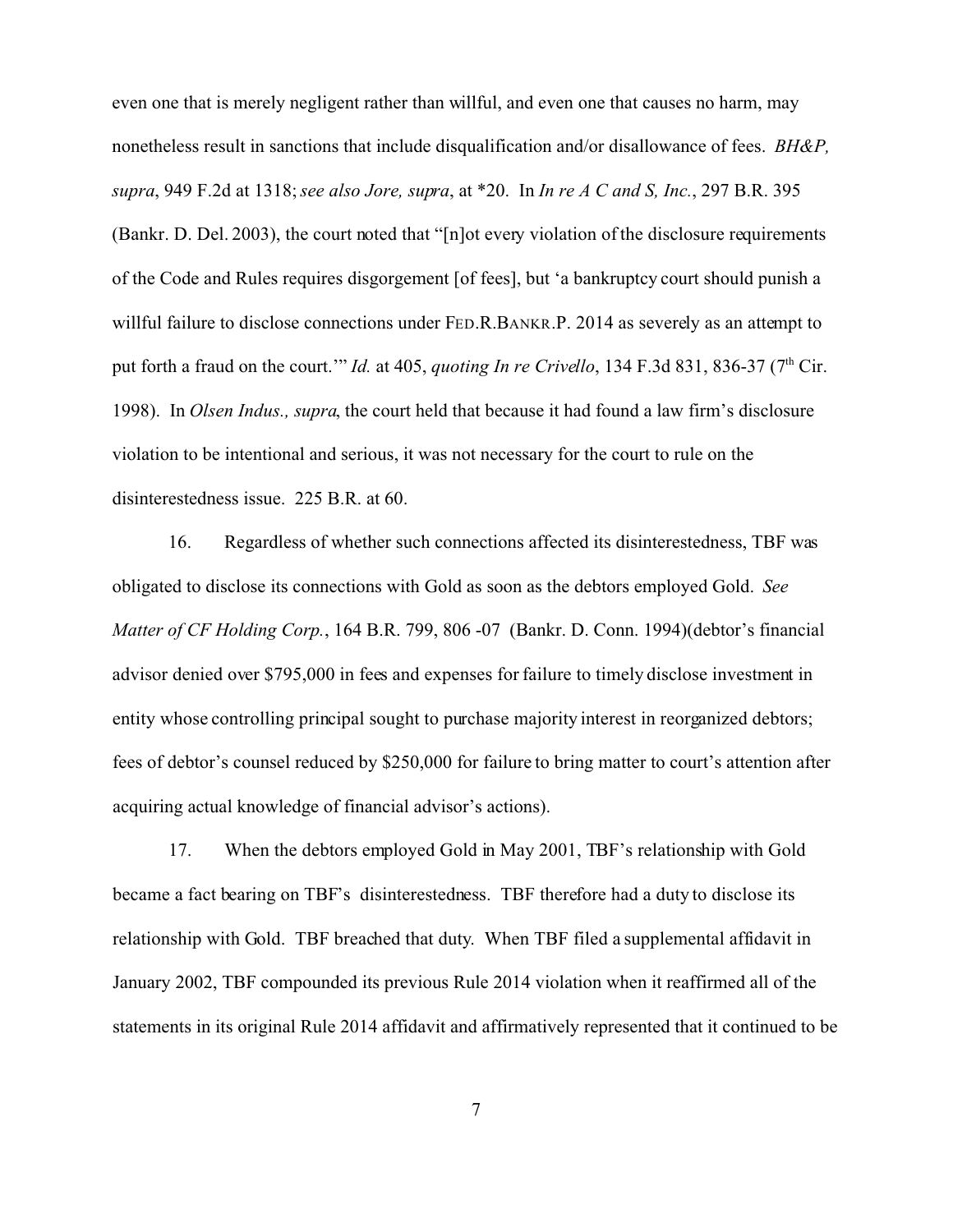a "disinterested person." By remaining silent about its relationship with Mr. Gold and later affirmatively misrepresenting that it had no connections to him, TBF precluded any inquiry – by the UST, by the court, and by other parties in interest – regarding whether TBF remained qualified to represent the Committee. Had TBF made appropriate and timely disclosure, the UST, the court and other parties in interest would have been able to evaluate TBF's disinterestedness and its ability to continue providing impartial and detached advice to the Committee and, if appropriate, to seek disqualification or denial of compensation of TBF under 11 U.S.C. § 328(c).

18. TBF asserts that its failure to disclose its connections to Gold was a mistake and oversight, not intentional wrongdoing. TBF attributes the nondisclosure to several circumstances: ADA was a newly formed business, and Traub (the TBF partner who is a member of ADA, had limited involvement in the case after June 1, 2001; Gold's employment by the debtors was not related to ADA; TBF has no interest in ADA; and Traub and Fox have always treated ADA's business as separate and apart from TBF's affairs. TBF Objection, ¶ 37. TBF further asserts that although Traub and Fox considered amending their disclosures in 2003 (as a result of their July 2003 disclosure of the relationship between TBF and ADA in the *Bonus Stores* case, No. 03-12284 (MFW), they determined that it was not necessary to do so because the eToys plan had already been confirmed and gone effective. *Id.* at ¶ 38.

19. In the context of TBF's experience, the multiple connections between TBF and Gold, and the facts surrounding Gold's employment, TBF's failure to disclose any of its three distinct connections with Gold is difficult to understand as inadvertent rather than deliberate. TBF's partners are experienced bankruptcy practitioners who have filed retention applications in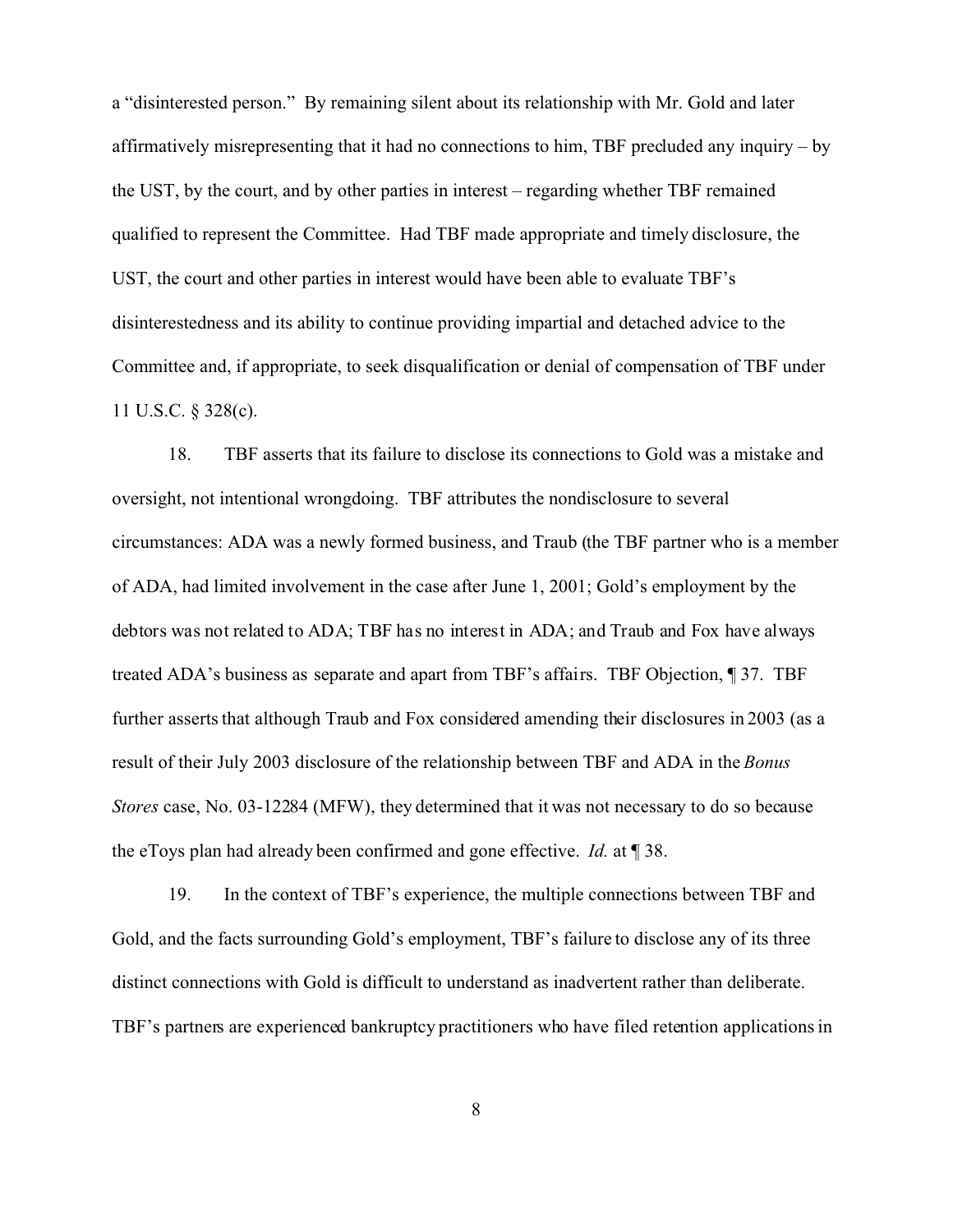a number of cases in Delaware and other judicial districts. They are not strangers to the court or the retention process, nor are they strangers to the comprehensive and ongoing relationships analysis that any professional must perform when it seeks to be employed by a trustee or official committee in a bankruptcy case. More significantly, TBF was specifically aware in this matter, from discussions with the Office of the United States Trustee, of the UST's concern about replacing corporate officers with individuals related to any of the retained professionals in the case. TBF Objection, ¶ 10. Finally, Gold's employment by the Debtor was not something that just happened without TBF's involvement and caught them by surprise; rather, TBF on behalf of the Committee recommended Gold to the Debtor. TBF Objection, ¶ 11.

20. Notably, TBF does not claim ignorance of its connections with Gold. For example, Traub signed a Rule 2014 affidavit in the *Homelife* case, No. 01-2412 (JJF) in July 2001 disclosing the connection that Gold and ADA had to TBF. Nor does TBF profess ignorance of the continuous self-examination that must be performed in accordance with FED.R.BANKR.P. 2014. By remaining silent about its relationship with Gold when it had a duty to disclose, and later by affirmatively misrepresenting that it had no connections to Gold, TBF precluded any inquiry – by the UST, by the court, and by other parties in interest – regarding whether TBF remained qualified to represent the Committee.

21. TBF's failure to disclose its connection to Mr. Gold seriously affected the integrity of the judicial process, precluding a determination of whether the connection between Gold and TBF was a disqualifying one that made TBF's continued employment as Committee counsel inappropriate.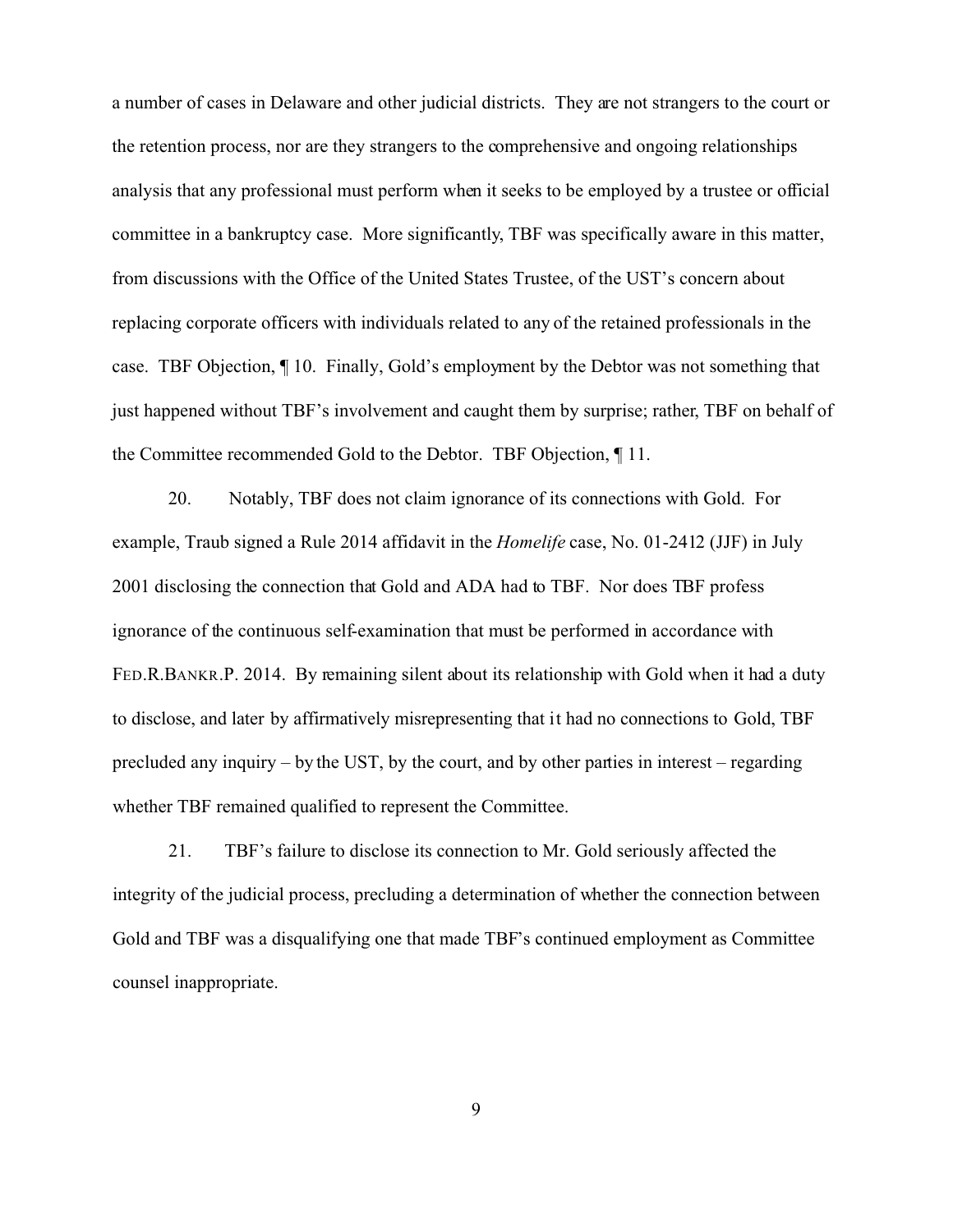22. Once the debtors employed Gold, and especially when he became an officer of the debtors, TBF's was no longer a disinterested person.<sup>3</sup> TBF's Rule 2014 violation masked its lack of disinterestedness. Specifically, TBF's relationship with Mr. Gold by way of ADA was a direct or indirect relationship to or connection with the debtor that was an interest materially adverse to the unsecured creditors whom TBF represented, such that TBF no longer complied with 11 U.S.C. § 101(14)(E).

23. The Bankruptcy Code does not define the term "adverse interest," and whether one exists must be determined on a case by case basis. *BH & P, supra*, 949 F.2d at 1315-16 (3d Cir. 1991). A court may consider an interest adverse to the estate when counsel has "a competing economic interest tending to diminish estate values or to create a potential or actual dispute in which the estate is a rival claimant." *In re First Jersey Securities, Inc.*, 180 F.3d 504, 509 (3d Cir. 1999). Here, Gold's employment created competing economic interests for TBF attorneys which tended to diminish estate values for unsecured creditors.

24. Members of a creditors' committee owe a fiduciary duty to the committee's

constituents – the general unsecured creditors. *Westmoreland Human Opportunities, Inc. v.*

<sup>&</sup>lt;sup> $3/$ </sup> Under 11 U.S.C. § 101(14), "disinterested person" means person that--

<sup>(</sup>A) is not a creditor, an equity security holder, or an insider;

<sup>(</sup>B) is not and was not an investment banker for any outstanding security of the debtor;

<sup>(</sup>C) has not been, within three years before the date of the filing of the petition, an investment banker for a security of the debtor, or an attorney for such an investment or banker in connection with the offer, sale, or issuance of a security of the debtor;

<sup>(</sup>D) is not and was not, within two years before the date of the filing of the petition a director, officer, or employee of the debtor or of an investment banker specified in subparagraph (B) or (C) of this paragraph; and

<sup>(</sup>E) does not have an interest materially adverse to the interest of the estate or of any class of creditors or equity security holders, by reason of any direct or indirect relationship to, connection with, or interest in, the debtor or an investment banker specified in subparagraph (B) or (C) of this paragraph, or for any other reason.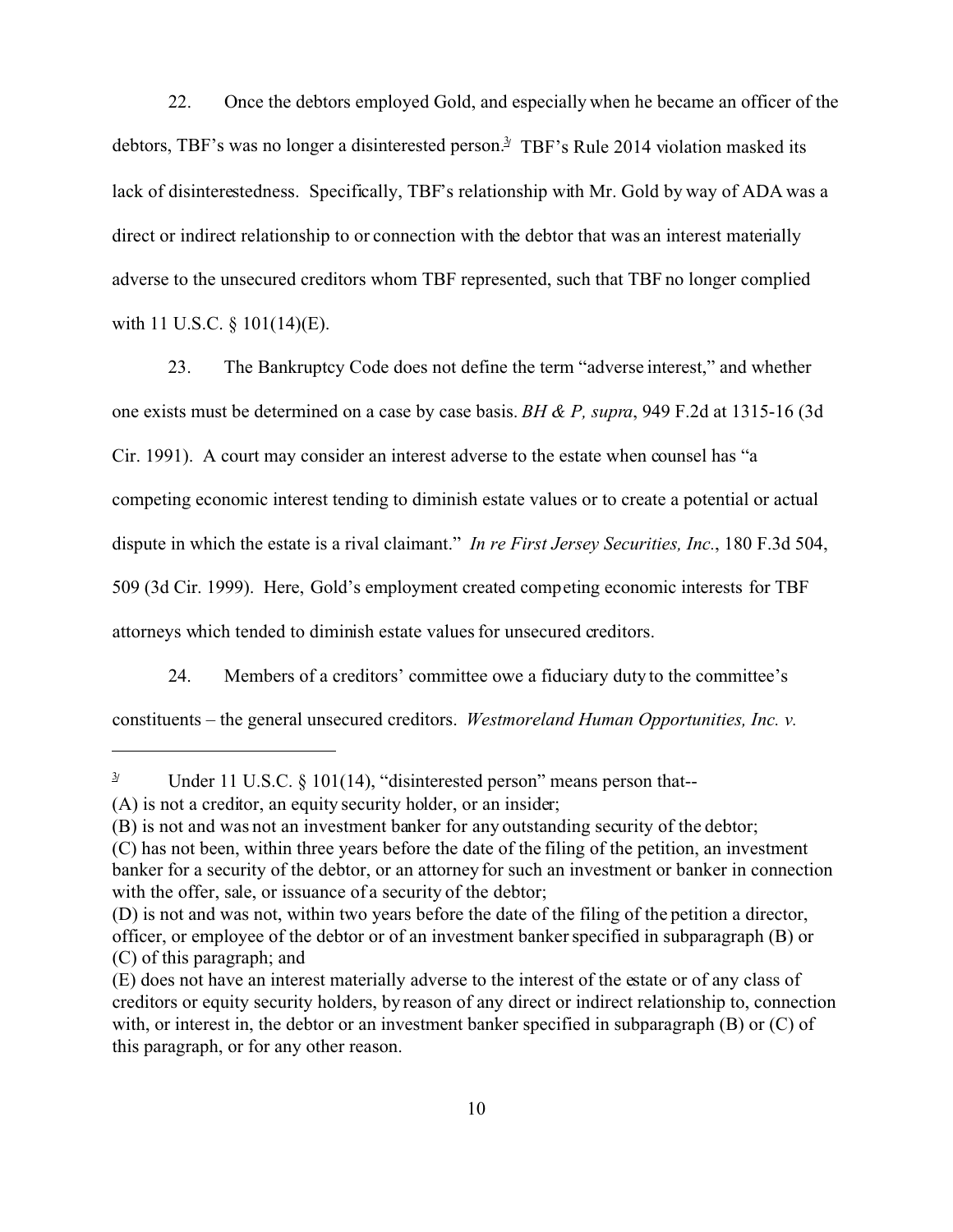*Walsh*, 246 F.3d 233, 256 (3d Cir. 2001). Consistent with its fiduciary duty, the fundamental purpose of a creditors' committee is to maximize the distribution to its constituents. *In re Life Services, Inc.*, 279 B.R. 503, 513 (Bankr. W.D. Pa. 2002), *citing In re Nationwide Sports Distributors, Inc.*, 227 B.R. 455, 463 (Bankr. E.D. Pa. 1998). Committee counsel's job is to provide impartial and detached advice to aid the committee in performing its fiduciary duty.

25. Gold's employment by eToys impaired TBF's ability to continue providing the Committee with impartial and detached advice, because TBF was faced with conflicting loyalties. The service as Debtor's CEO of an individual who was partners with TBF's lead name partner in a startup business venture, the success of which was necessary to enable it to repay loans to the law firm, and also an individual whom TBF relied upon as a consultant in many other contexts, inescapably compels the conclusion that there was no independence between the Debtor and the Committee. Traub, TBF and Gold had a clear interest in maintaining and enhancing the business relationships among themselves. It is unrealistic to expect that the numerous connections between Gold and TBF would not influence the interactions between TBF and the Debtor and TBF's ability to evaluate the Debtor's decisions and actions dispassionately. Thus, TBF's relationship with Gold was materially adverse to the interests of the Committee and its constituents.<sup>4</sup>**/**

#### **Remedies for TBF's Nondisclosure of Its Connections With Gold**

## **The Court's Continuing Authority to Impose Remedies**

26. Evidence of the connection between TBF and Gold in this case was not brought to the attention of the UST until more than three and one-half years after this Court approved TBF's

<sup>&</sup>lt;sup>4</sup>/Additionally, TBF's relationship with Gold may have impaired Gold's ability to perform his fiduciary duties to the debtors' constituents other than general unsecured creditors.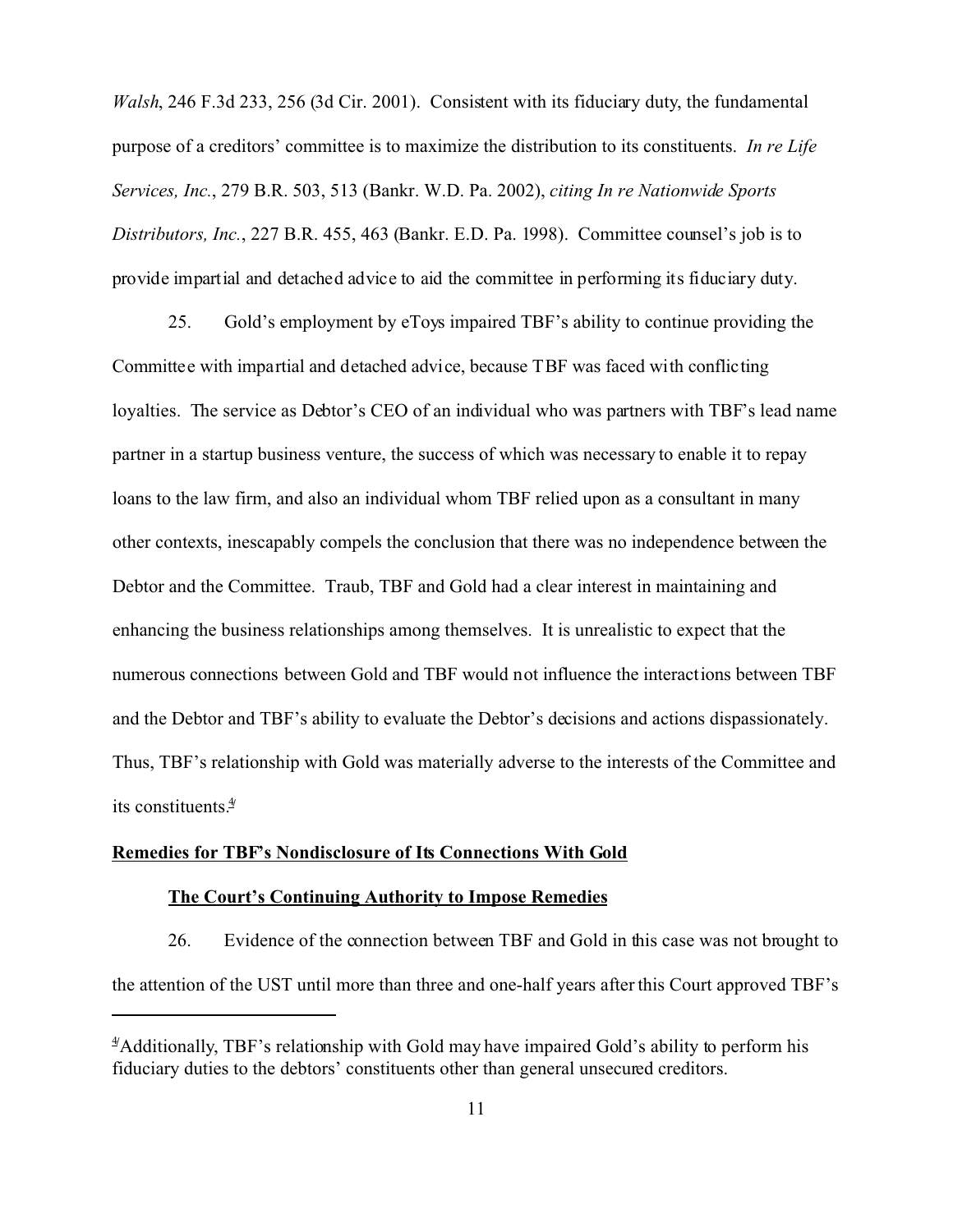employment as Committee counsel, two years after plan confirmation, and one and one-half years after entry of the order granting TBF's final application for compensation and reimbursement of expenses.<sup>5</sup>**/**

27. A court may ordinarily disqualify a professional, deny compensation in whole or in part, or even order disgorgement of compensation, doing so under its inherent power to supervise the professionals who appear before the court. *In re Kaiser Group Intern., Inc.*, 272 B.R. 846, 850 (Bankr. D. Del. 2002). Arguably, the passage of time in this case makes it more difficult for the UST to seek, and for the Court to grant, remedies for TBF's disclosure violation.

28. FED.R.BANKR.P. 9024 provides in relevant part that "[R]ule 60 F.R.CIV.P. applies in cases under the Code except that . . . (3) a complaint to revoke an order confirming a plan may be filed only within the time allowed by § 1144....<sup>" $\mathfrak{D}$ </sup> F.R.CIV.P. 60 in turn provides in relevant part that:

. . . .

(b) Mistakes; Inadvertence; Excusable Neglect; Newly Discovered Evidence; Fraud, Etc. On motion and upon such terms as are just, the court may relieve a party or a party's legal representative from a final judgment, order, or proceeding for the following reasons" (1) mistake, inadvertence, surprise, or excusable neglect; (2) newly discovered evidence which by due diligence could not have been discovered in time to move for a new trial under Rule 59(b); fraud (whether heretofore denominated as intrinsic or extrinsic), misrepresentation, or other misconduct of an adverse party; . . . (6) any other reason justifying relief from the operation of the judgment. The motion shall be made within a reasonable time,

<sup>&</sup>lt;sup>2</sup>/Although the connection between TBF and Gold was disclosed in other cases, the disclosures must stand on their own in each case under Title 11. A professional may not leave the court or other parties in interest to search the record for a professional's relationships or otherwise to ferret out those relationships within a single case. *In re BH & P, Inc.*, 949 F.2d at 1317-18. It would be even more inappropriate to expect the court or other parties in interest to do so across unrelated cases.

<sup>&</sup>lt;sup>9</sup> 11 U.S.C. § 1144 requires that a request to revoke an order of confirmation be filed before 180 days after entry of the order.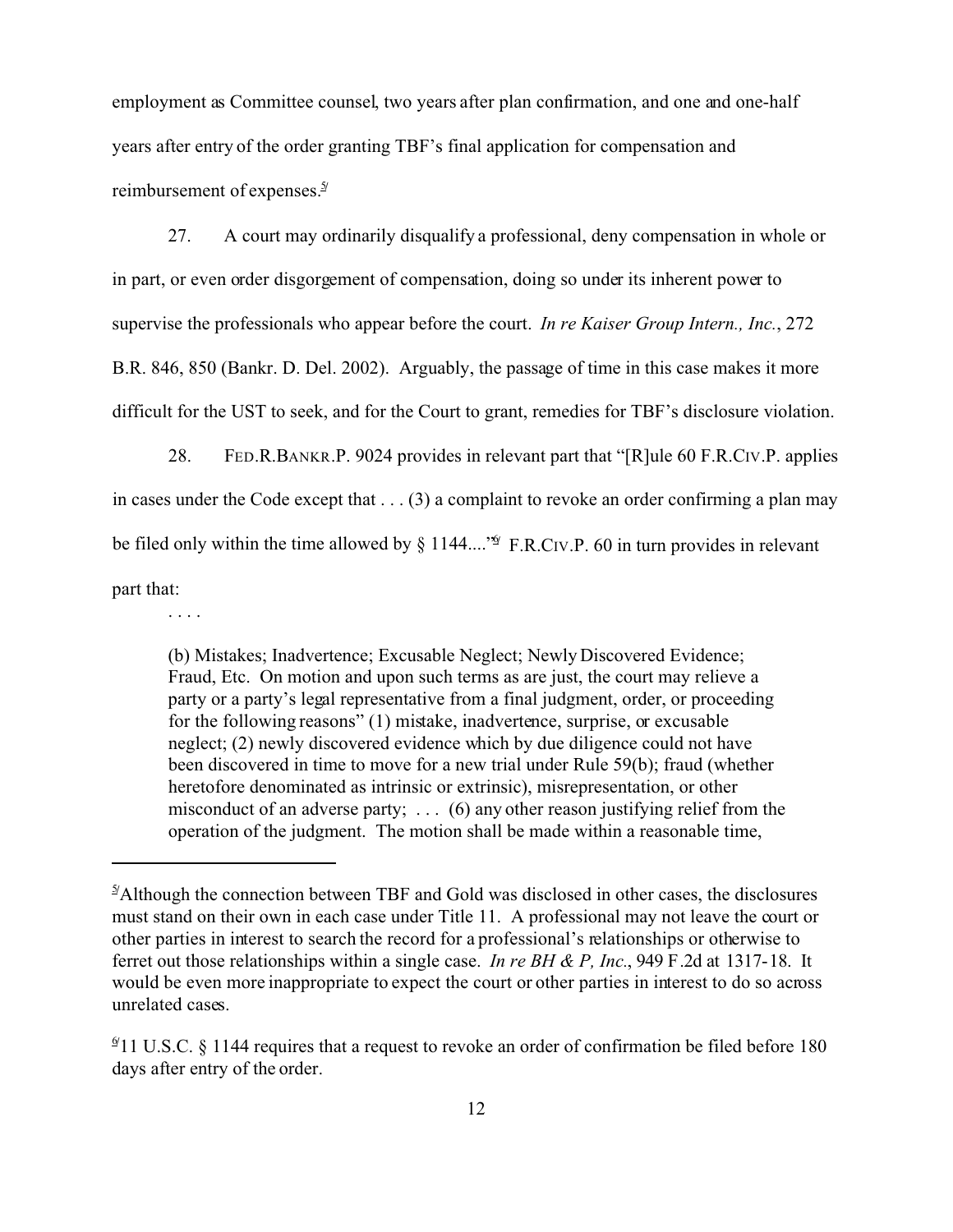and for reasons (1), (2) and (3), not more than one year after the judgment, order or proceeding was entered or taken. . . . This rule does not limit the power of a court to entertain an independent action to relieve a party from a judgment, order or proceeding, or. . . to set aside a judgment for fraud upon the court. . . . [T]he procedure for obtaining any relief from a judgment shall be by motion as prescribed in these rules or by an independent action.

Because more than one year has passed since entry of the orders authorizing TBF's employment and granting TBF's final compensation, TBF might question the availability of relief under F.R.CIV.P. 60(b)(2) and/or (b)(3). Nonetheless, the Court retain's authority to revisit its prior orders, and to impose a remedy for TBF's failure to disclose its relationship with Gold, based on fraud on the court.

29. Fraud upon the court, as distinguished from common law fraud, equitably tolls the time for seeking to set aside a judgment or order. The purpose is not to avoid prejudice to the rights of parties but to protect the integrity of the court. In *Hazel-Atlas Glass Co. v. Hartford Empire Co.*, 322 U.S. 238, 64 S.Ct. 997 (1944), the Supreme Court explained that the inquiry focuses on whether the alleged fraud harmed the judicial process, not on whether it harmed a party:

[T]ampering with the administration of justice in the manner indisputably shown here [counsel fraudulently created evidence and introduced it trial] involves far more than an injury to a single litigant. It is a wrong against the institutions set up to protect and safeguard the public, institutions in which fraud cannot complacently be tolerated consistently with the good order of society. Surely it cannot be that preservation of the integrity of the judicial process must always await upon the diligence of litigants. The public welfare demands that the agencies of public justice be not so impotent that they must always be mute and helpless victims of deception and fraud.

*Id.* at 1001.

30. The Third Circuit has not addressed the standard for what constitutes "fraud upon the court," but other courts have described it as "an unconscionable plan or scheme to improperly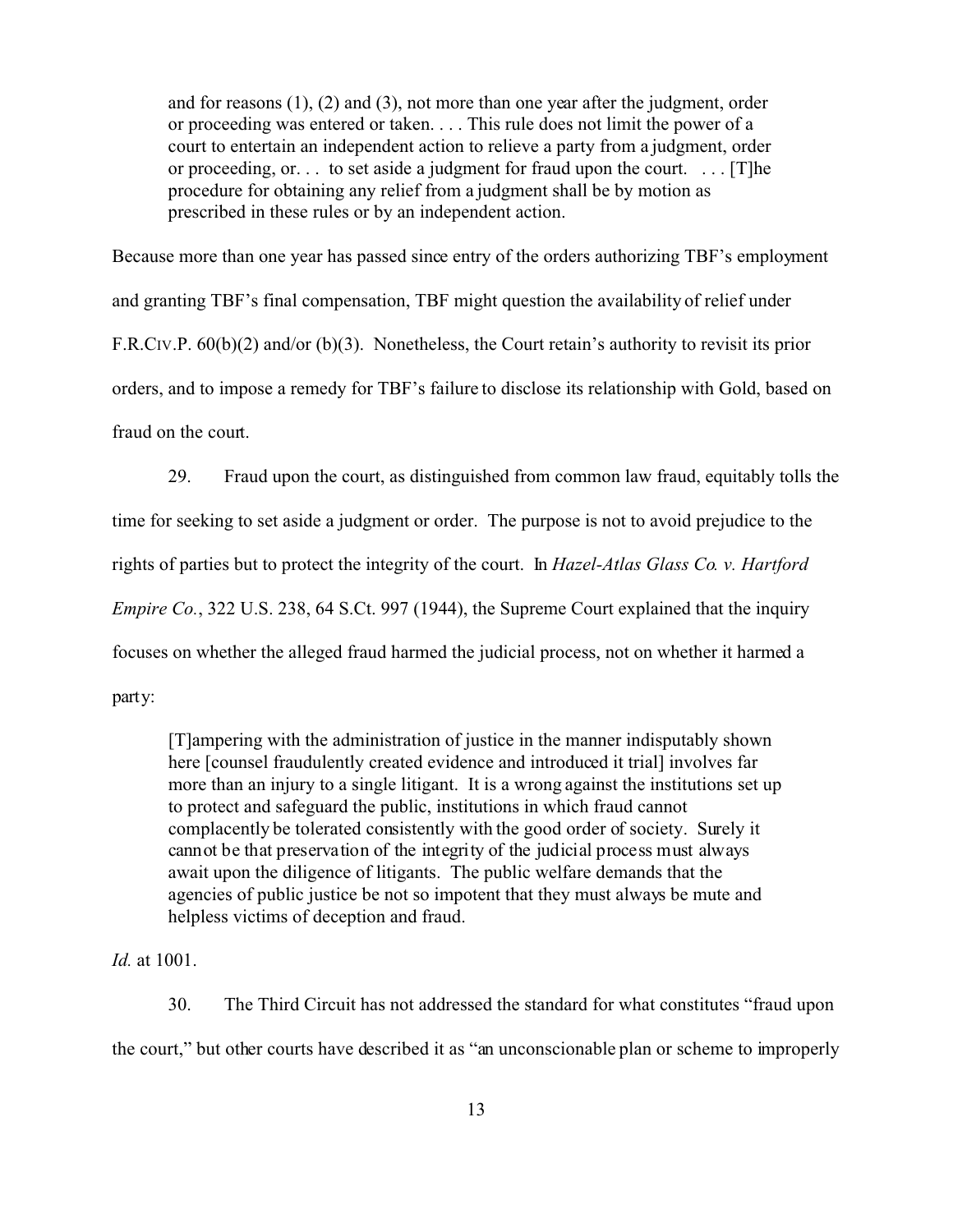influence the court or interfere with the judicial machinery performing a task of impartial

adjudication, as by preventing an opposing party from fairly presenting his case or defense."

*Herron v. United States of America*, 2004 WL 2040272, \*4 (E.D. Pa. Sept. 10, 2004), *citing In re*

*Coordinated Pretrial Proceedings in Antibiotic Antitrust Actions*, 538 F.2d 180 (8<sup>th</sup> Cir. 1976).

"[F]raud upon the court as distinguished from fraud on an adverse party is limited to fraud which

seriously affects the integrity of the normal process of adjudication." *Id.* In an alternative

statement of the standard, the *Herron* court quoted *King v. First Am. Investigations, Inc.*, 287

F.3d 91, 95 (2d Cir. 2002):

Fraud upon the court should embrace "only that species of fraud which does or attempts to, defile the court itself, or is a fraud perpetrated by officers of the court so that the judicial machinery cannot perform in the usual manner its impartial task of adjudging cases." In order to sustain an independent action pursuant to Rule 60(b), however, a claimant must adequately allege a grave miscarriage of justice. *United States v. Beggerley*, 524 U.S. 38, 46-47, 118 S.Ct. 1862 (1998)("Independent actions must, if Rule 60(b) is to be interpreted as a coherent whole, be reserved for those cases of 'injustices which, in certain instances, are deemed sufficiently gross to demand a departure' from rigid adherence to the doctrine of res judicata.")(citing *Hazel-Atlas Glass Co. v. Hartford-Empire Co.*, 322 U.S. 238, 244, 64 S. CT. 997 (1944).

*Id.* 

31. The First Circuit Court of Appeals has added to the foregoing definitions the

further statement that "fraud on the court 'is an intentional deflecting of the Court from knowing all the facts necessary to make an appropriate judicial decision on the matter before it.'" *Pearson v. First NH Mortgage Corporation*, 200 F.3d 30, 37 (1st Cir. 1999), *quoting In re Pearson*, 210 B.R. 500, 510 (Bankr. D. NH. 1997)(which the citing opinion reversed on other grounds), in turn *citing In re Tri-Cran, Inc.*, 98 B.R. 609, 615-16 (Bankr. D. Mass. 1989). In *Tri-Cran, supra*, the bankruptcy court stated that "[w]here a judgment is obtained by fraud perpetrated by an attorney acting as an officer of the court, the judgment may be attacked for fraud on the court. 'Since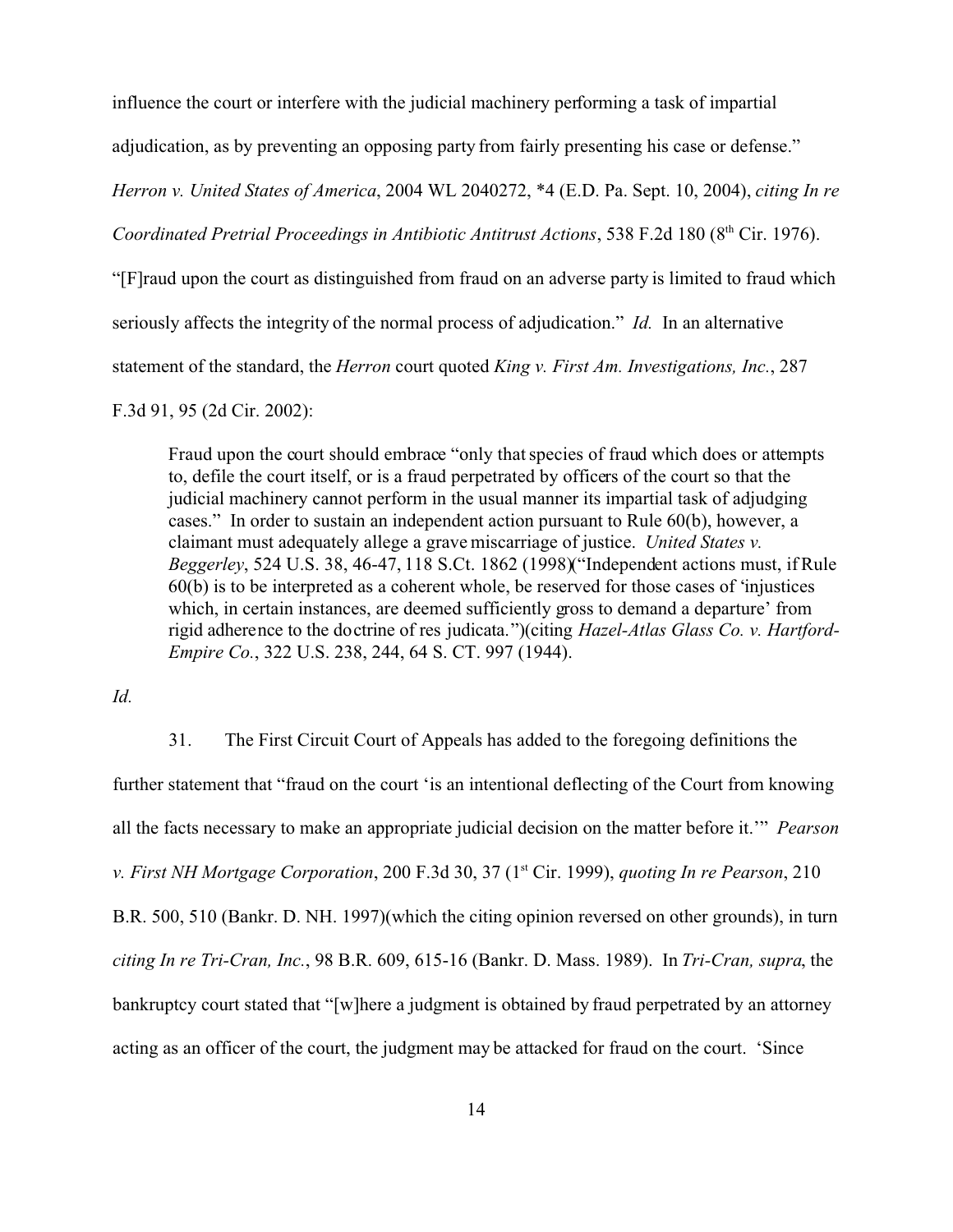attorneys are officers of the court, their conduct, if dishonest, would constitute fraud on the court.'" 98 B.R. at 616, *quoting H.K. Porter Co. v. Goodyear Tire & Rubber Co.*, 536 F.2d 1115,  $1119$  (6<sup>th</sup> Cir. 1976).

32. In bankruptcy cases, nondisclosure of relationships in connection with the retention of professionals may rise to the level of a fraud upon the court. *See Pearson, supra; In re R&R Associates of Hampton*, 2003 WL 1233047 (Bankr. D. N.H. January 31, 2003).

(a) In *Pearson*, the debtor and the Tamposi family ("Tamposi") were coshareholders of BWI, a corporation formed to develop a condominium. BWI obtained construction financing from First Bank. Attorneys from the Wadleigh Firm prepared the loan documents, including Pearson's personal guaranty, on behalf of First Bank. When BWI defaulted on its obligations and First Bank proceeded to foreclose its mortgage, the Wadleigh Firm represented Tamposi, not in defending against the foreclosure but instead in forming Spring Pond Development Corporation ("Spring Pond"), which proceeded to acquire the BWI condominium in the foreclosure sale. First Bank also assigned to Tamposi its right to collect nearly \$500,000 from Pearson under to his personal guaranty. Various lawsuits among Pearson, First Bank and Tamposi ensued, including a suit by Pearson alleging that First Bank and Tamposi used the BWI foreclosure action as part of a conspiracy to deprive Pearson of his 50% interest in BWI.

(b) During the pendency of the litigation, Pearson filed a Chapter 7 bankruptcy petition, employing Gannon, a partner in the Wadleigh Firm, as his bankruptcy counsel. Gannon submitted a Rule 2014 affidavit affirmatively stating that he and the Wadleigh Firm had no connections with Pearson's creditors or any party in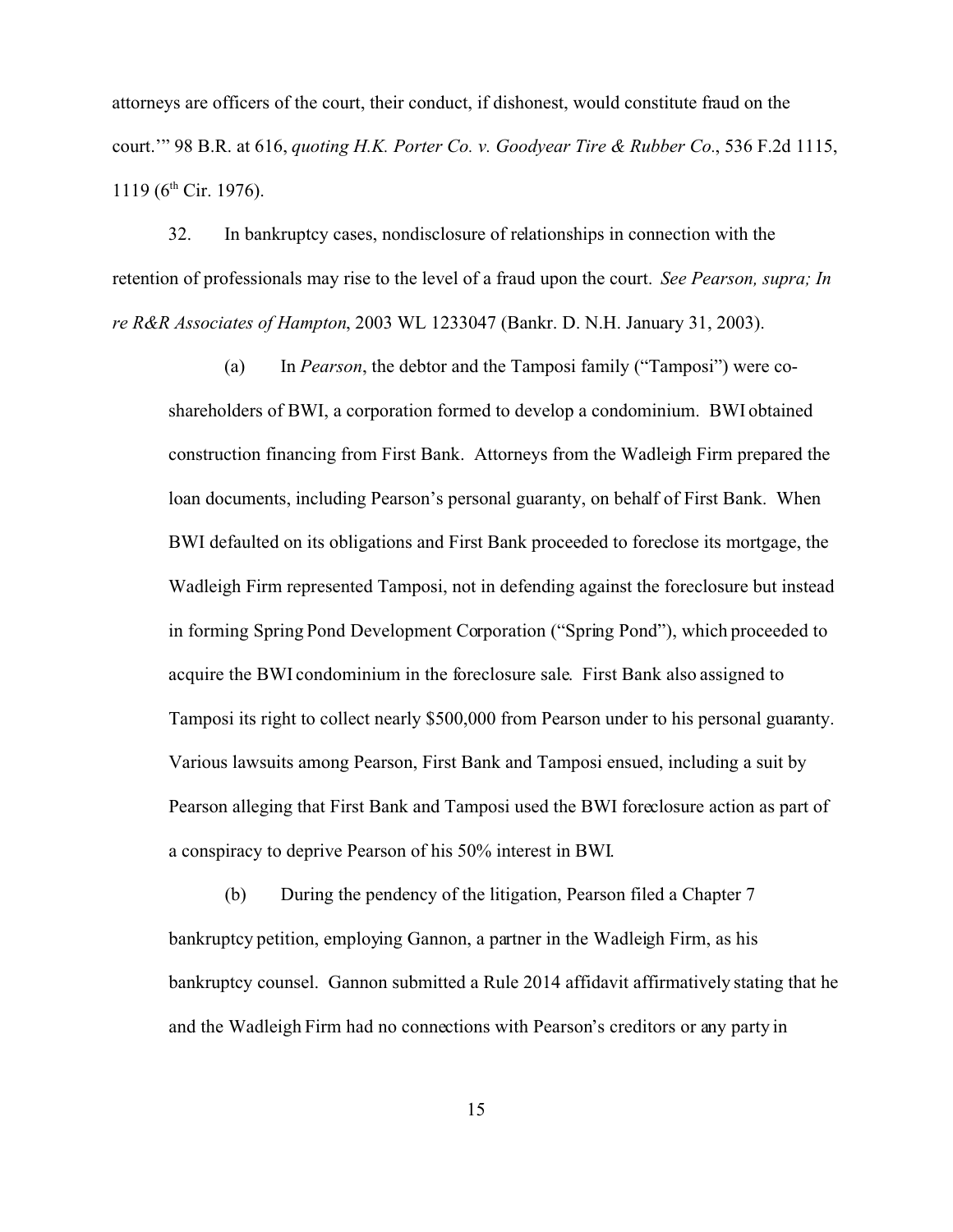interest, their respective attorneys or accountants. Gannon did not disclose his firm's prior representation of First Bank in the preparation of the BWI loan documents, nor did he disclose his firm's representation of Tamposi in forming Spring Pond. Later, the Chapter 7 trustee employed Gannon as special counsel to pursue the estate's claims against Tamposi and First Bank, and a settlement of those claims was approved on March 28, 1996. The settlement agreement between the Chapter 7 trustee and the bank purported to release, among other things, any claims the estate had against Gannon and the Wadleigh Firm.

(c) One year and one day after the court approved settlement of the estate's claims against First Bank, Pearson (represented by new counsel) moved to vacate the order approving the settlement. Pearson alleged that the Chapter 7 trustee, First Bank and the Wadleigh Firm obtained approval of the settlement by committing a fraud on the court, acting in concert to conceal the Wadleigh Firm's conflict of interest from the court and thereby to preclude Pearson from pursuing malpractice claims against the Wadleigh Firm. The bankruptcy court denied Pearson's motion without permitting preliminary discovery or an evidentiary hearing because Pearson had not produced a "smoking gun" indicating that the Chapter 7 trustee, First Bank or the Wadleigh Firm intended to conceal a conflict of interest. The district court affirmed.

(d) On further appeal, the Court of Appeals for the First Circuit reversed, stating that Pearson had pleaded a colorable claim that Gannon and his firm had conflicts of interest, that they had failed to disclose Gannon's and his firm's connections and conflicts of interest, and that Gannon had affirmatively misrepresented there were none: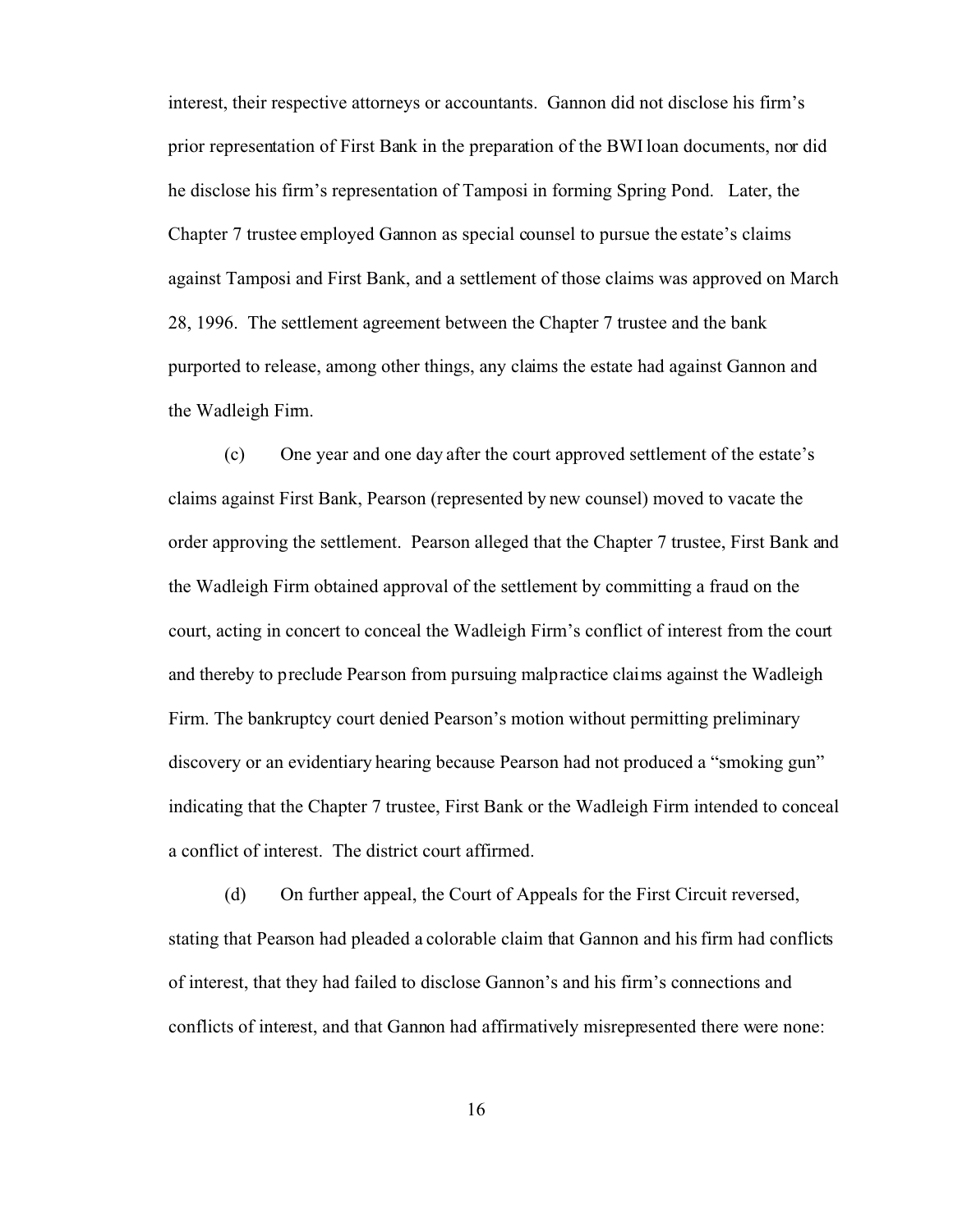Attorney Gannon did not simply remain silent, but instead submitted the verified statement required by Bankruptcy Rule 2014, asserting without qualification that he had "no connections" with any Pearson creditors. Furthermore, not only was the verified statement demonstrably false, but Gannon submitted chapter 7 schedules which failed to list potential conflict-of-interest claims against himself and the Wadleigh Firm. Whatever the precise dimensions of the duties of disclosure imposed upon counsel under the Rules of Bankruptcy Procedure, we cannot envision that they offer comfort for affirmative misrepresentations to the court itself.

200 F.3d at 38. The court also stated that Gannon and the Wadleigh Firm had

"circumvented effective bankruptcy court oversight." *Id.* at 39. The *Pearson* court further

noted that "[w]hatever safeguards counsel may realize in remaining silent do not extend

to deliberate efforts to mislead the court through inaccurate representations." *Id.* at 41.

(e) With respect to remedies, the *Pearson* court stated that if it were proven

that there had been a fraud on the bankruptcy court, it was within that court's power to

fashion an appropriate remedy court stated that it was within the bankruptcy court's

discretionary power to tailor an appropriate remedy:

[T]he bankruptcy court may determine that it is not appropriate to disturb the compromise, but nevertheless invoke its inherent powers to sanction any person found to have perpetrated a fraud on the court. *The nature of any such sanction should be determined with a view to its deterrent value, not necessarily limited to the harm caused litigants.*

*Id.* at 42 & n.7 (emphasis added).

33. In this case, as in *Pearson*, a grave miscarriage of justice took place when TBF continued in its role as Committee counsel; TBF's nondisclosure of its relationship with Gold and its subsequent misrepresentation that it had no connections circumvented effective court oversight and deprived this Court of the ability to assess TBF's ability to continue representing the Committee after the debtors employed Gold.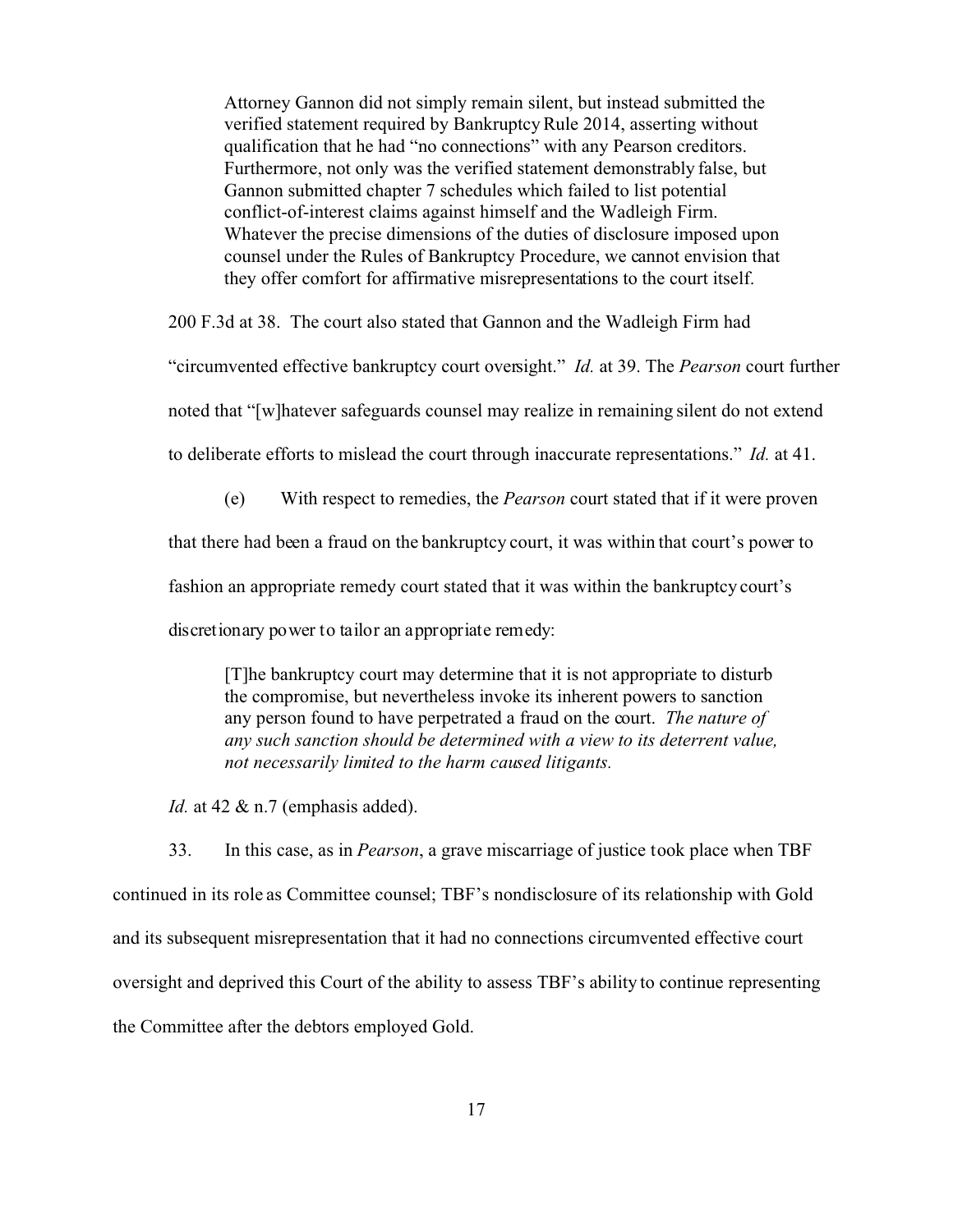34. In *R&R Associates, supra*, a Chapter 11 debtor partnership applied to employ Thomas, a member of Thomas & Utell, as its counsel. The retention application and Thomas's Rule 2014 statement both asserted that neither Thomas nor his firm had any connections with the debtor, its creditors or any parties in interest, and that Thomas and his firm were "disinterested."

(a) In fact, as the bankruptcy court later found, Thomas and his firm represented one of the debtor's partners, Gaudette, and Gaudette's wife individually, and also represented several other entities controlled by the Gaudettes. Thomas & Utell had assisted the Gaudettes with the formation of three family limited partnerships and the transfer of assets into those partnerships which might otherwise have been used to satisfy the debtor's obligations. Thomas & Utell also represented the Gaudettes in various state court litigation matters. They therefore had relationships that "may have been adverse" to the debtor and its creditors and should have been disclosed. 2003 WL 1233047 at \*4.

(b) After the case was converted to Chapter 7, Thomas and his firm were awarded \$18,887 in fees and expenses of \$221.30. More than a year after entry of the fee award, the Chapter 7 trustee filed suit against Thomas and his firm, asserting that counsel misrepresented or failed to disclose their relationships to the Gaudettes and the Gaudette entities when applying for employment as counsel to the Chapter 11 debtor, and that they had negligently failed to pursue actions against the debtor's partners for the debts of the partnership, both of which constituted fraud upon the court.

(c) Because the Chapter 7 trustee had not demonstrated that counsels' failure to disclose their connections with the debtor and the debtor's general partners "was the result of some corrupt intent on the part of the Law Firm Defendants," the court found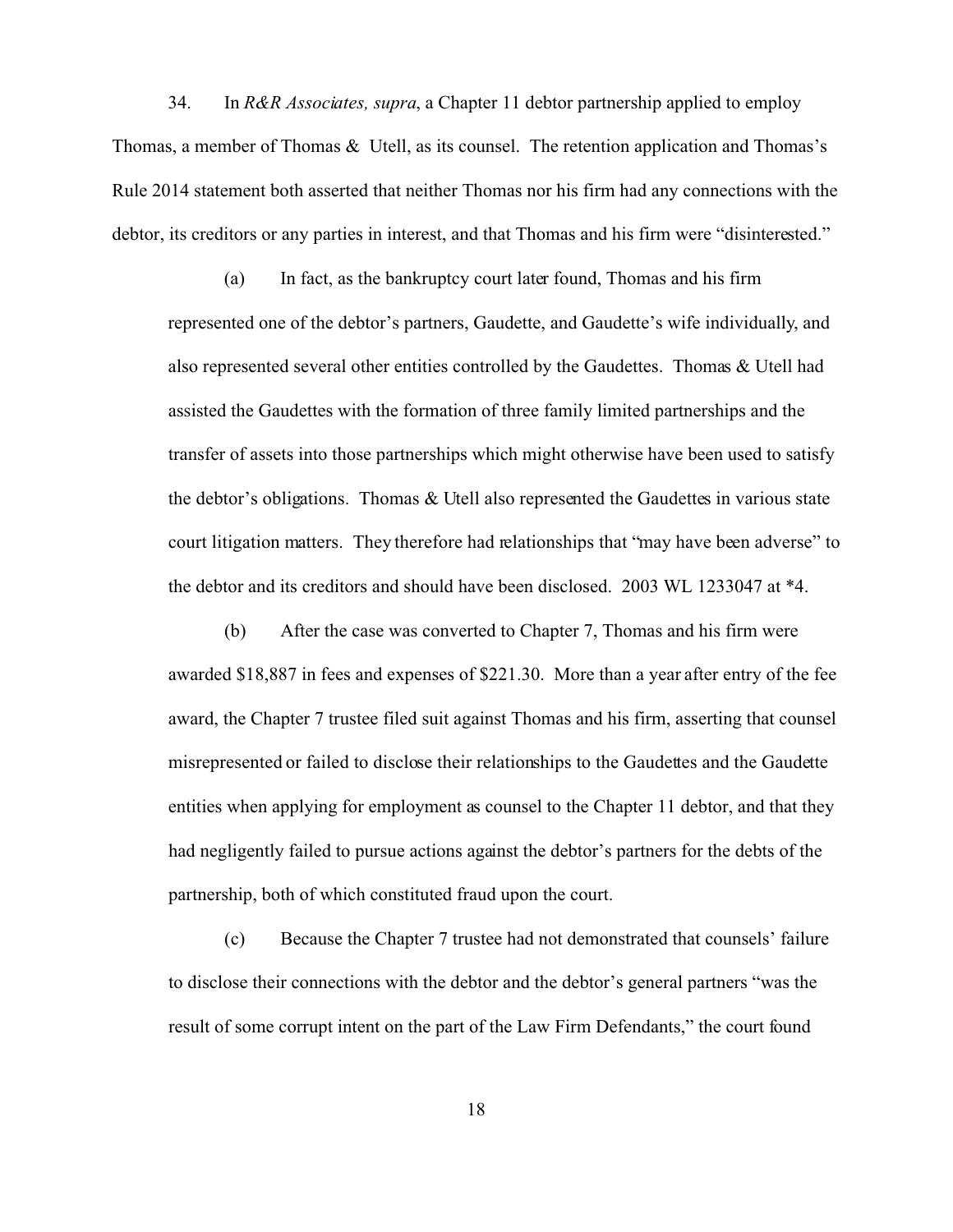that the trustee failed to prove fraud upon the court. *Id.* at \*6. Indeed, the court appeared to accept the attorney's defense that the disclosure violation arose not from corrupt intent but from his novice's misunderstanding of Rule 2014; the case was his first Chapter 11 case and he had borrowed a Rule 2014 disclosure form from another attorney in his firm. *Id.* at \*5.

(d) Nonetheless, the court ordered disgorgement of all fees and expenses previously awarded to Thomas and his firm as a sanction for failure to make the required disclosures. *Id.* The court held that it had the authority under Sections 327(a) and 328(c) to order disgorgement of fees, even if already paid. The court also held that even absent a specific finding of ill will or wrongful intent, failure to disclose a relationship is in and of itself a sufficient basis for total disgorgement of fees and expenses.

35. Unlike *R&R Associates*, this case does not involve novice bankruptcy counsel who borrowed a form of Rule 2014 affidavit from another attorney in the firm. It instead involves experienced bankruptcy practitioners who have filed applications to be retained as Section 327 or Section 1103 counsel in numerous large and sophisticated Chapter 11 cases, both in Delaware and elsewhere. TBF's partners are well-versed in the comprehensive and ongoing relationships analysis required of a professional employed at estate expense. And as discussed earlier in this Motion, TBF had engaged in discussions with the Office of the United States Trustee about replacement officers of the debtors, and was aware of the UST's concern that the replacement officers not be related to any of the professionals employed in the case. This, it is respectfully submitted, is all of the intent needed to demonstrate that TBF's Rule 2014 disclosure violation was a fraud upon the court.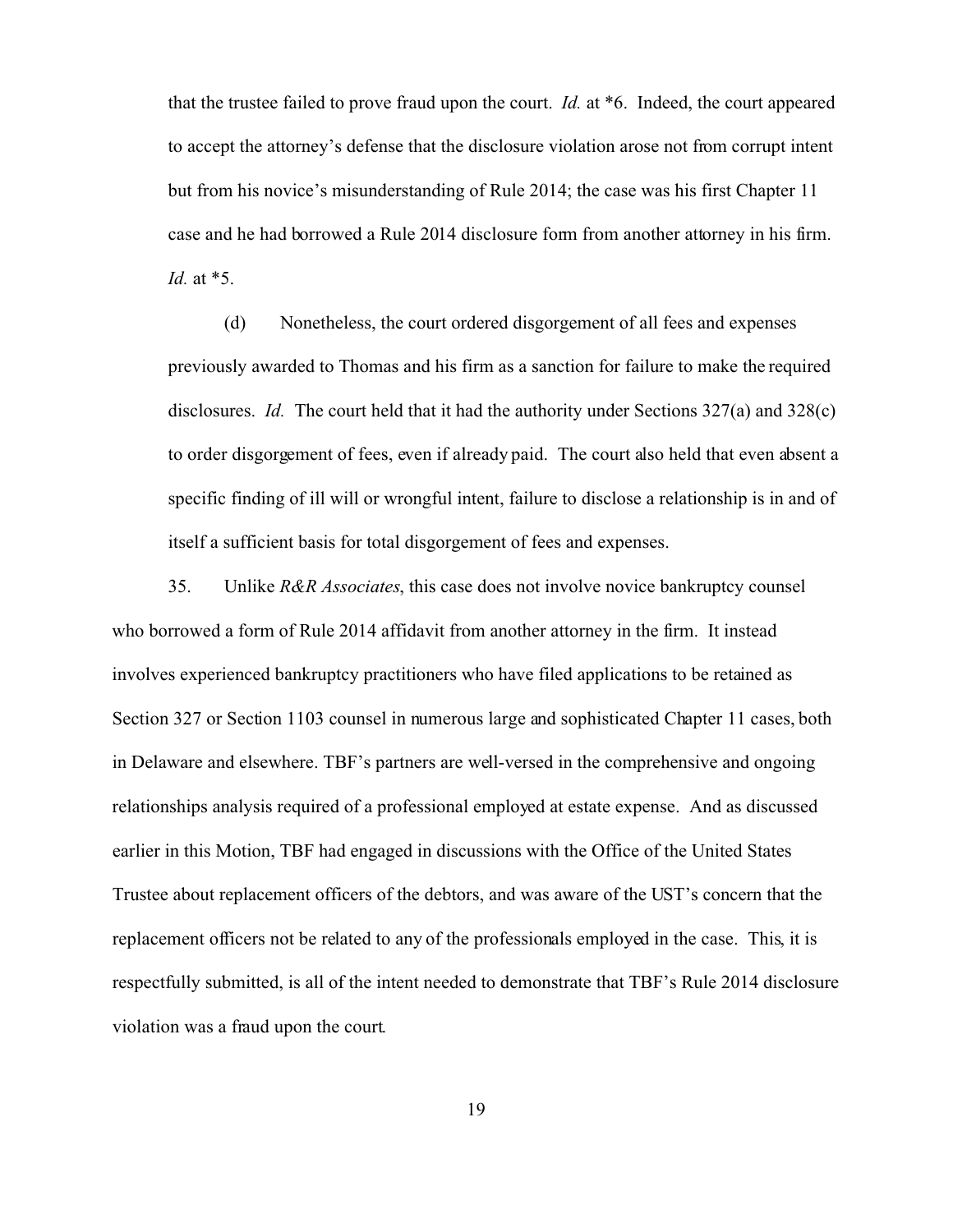## **The Court Should Grant a Substantial Remedy Against TBF**

36. A court's power to order disgorgement of a professional's fees and expenses should be "exercised with restraint and discretion;" in exercising that discretion, the court "should apply principles of equity, as other courts have done." *Olsen Indus., supra*, 222 B.R. at 62. consider By the same token, the nature of the sanction "should be determined with a view to its deterrent value, not necessarily limited to the harm caused litigants." *Pearson, supra*, 200 F.3d at 42 n.7. The Court must also consider that TBF's Rule 2014 violation harmed the integrity of the Court and of the judicial process. In this case, it also undermined public confidence in the integrity of the bankruptcy process.

37. TBF was awarded fees and expenses of \$1,591,719.70 and \$56,404.58, respectively, for its services prior to the effective date of the debtors' liquidating plan. As set forth earlier in this Motion, TBF's fees and expenses for the months before Gold's employment by the debtors were \$182,300.25 and \$11,210.64, respectively. TBF's fees and expenses for May 2001 (the month in which Gold became an eToys employee) were \$151,705.50 and \$9,503.70, respectively, the UST has not attempted to apportion those fees. However, even if all of TBF's May 2001 fees and expenses were treated as having been earned or incurred before Gold began working for the debtors, TBF has been awarded \$1,293,404.19 of fees and expenses for a period in which it was in violation of FED.R.BANKR.P. 2014(a) and in which it failed to cure that violation, even when filed a supplemental affidavit expressly disclaiming relationships requiring disclosure.

38. In addition, TBF has billed the PEDC over \$1.9 million for post-effective date services; thus, its total compensation and expenses in this case exceed \$3.5 million. However,